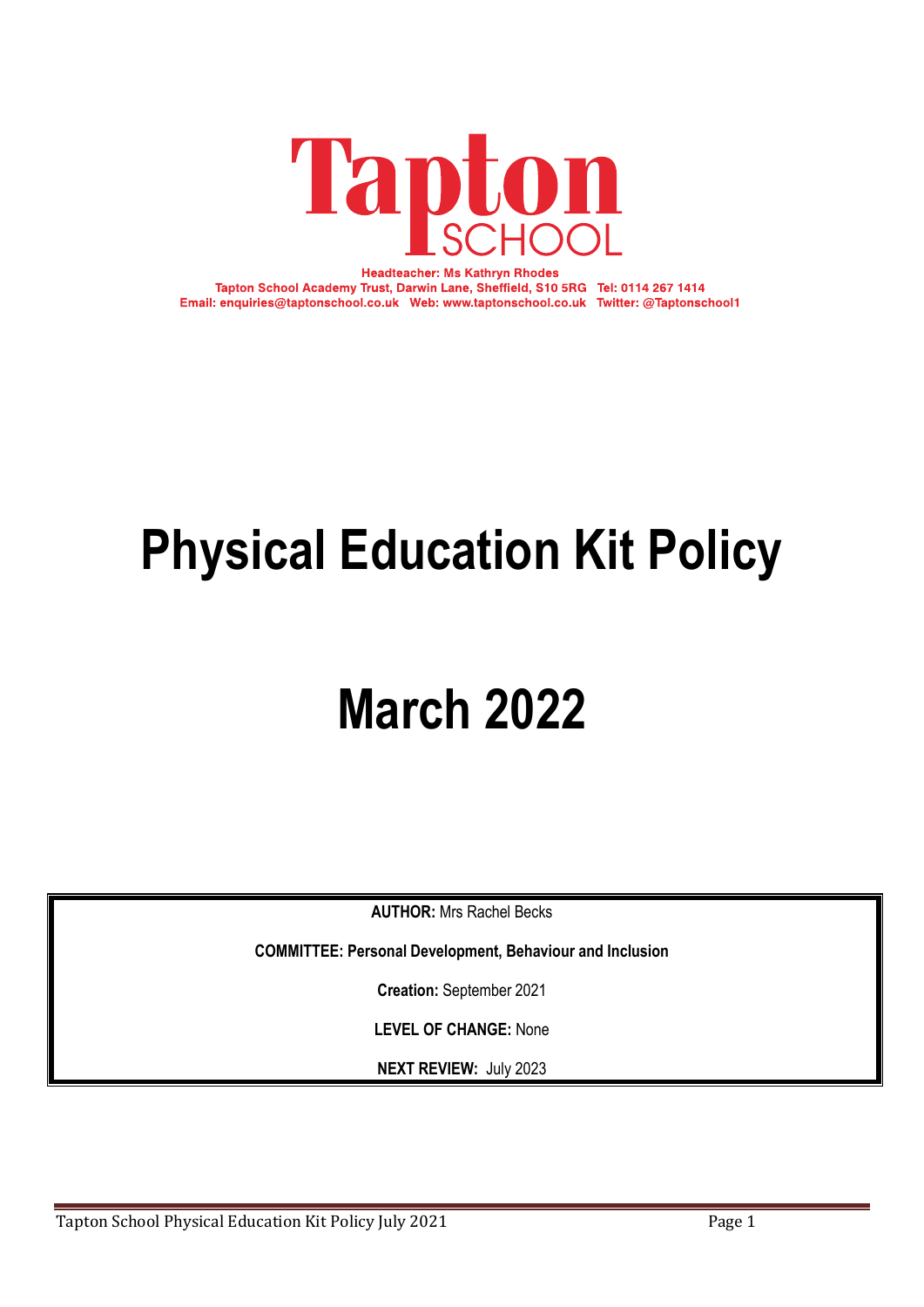The PE department expect all students to bring their PE kit to every lesson. This ensures students are dressed appropriately to engage fully in all lessons and get the most out of their PE experience.

The PE kit has been designed to be practical, comfortable, appropriate to the activities taught and affordable for all.

We also expect students to wear full PE kit for extra-curricular activities.

If students are unable to take part in the lesson they must provide a note from home and still bring their PE kit. By doing this it ensures that if the weather is poor their uniform will not get wet but also gives students the opportunity to take part in parts of the lesson if their injury allows. Sometimes this will be taking part in some part of the lesson, other times this will be taking on alternative roles within the lesson such as leadership, officiating or evaluating peer performance.

Kit can be purchased via the Pinders website [www.pindersschoolwear.com/schools/236/Tapton.](http://www.pindersschoolwear.com/schools/236/Tapton) Please note students can wear any plain blue or black shorts, leggings and jogging bottoms. These can be purchased from most supermarkets.

The following lists explain what students need to bring to their PE Lessons depending on if the lesson is indoors or outdoors.

### Indoor PE

- Blue Tapton t-shirt with logo
- Plain dark blue or black shorts or thick sports leggings
- Clean indoor trainers

### Outdoor PE

- Blue Tapton t-shirt with logo
- Royal blue sweatshirt with Tapton logo
- Plain dark blue or black shorts, thick sports leggings or tracksuit bottoms
- Long sleeve blue or black base layer can be worn underneath the PE kit
- Outdoor trainers or moulded or studded boots
- Gum shields and shin pads are strongly encouraged for hockey, gum shields for rugby and shin pads for football.

Your child's teacher will let you know in advance the specific kit requirements for lessons.

- Please note that students are not allowed to wear jewellery for PE. Piercings must also be removed or taped up whilst they are healing. It is student's responsibility to provide this tape.
- Fit bits or other sports watches will be allowed in certain activities where it deemed safe. The teacher will make it clear if they are allowed at the start of a unit of work.
- Long hair must be tied up at all times.
- Students unable to participate in P.E. must bring a signed note from their parent/carer outlining the reason and how long they are unable to participate
- For instances of injury over 2 weeks then a doctor's/physio note needs to be provided

### Failure to bring PE kit

Pupils who fail to bring all or part of their appropriate PE kit will be issued with a sanction. These pupils will be expected to borrow a 'no kit bib' from the PE department. Refusal to wear this will result in a subject leader detention.

If a student forgets their PE kit they will be given a 10 minute non-negotiable lunchtime detention and a text message will be sent home. This will also result in a -1 behaviour point. If students do not attend this they will be issued with a 20 minute subject leader detention at lunchtime later in the week.